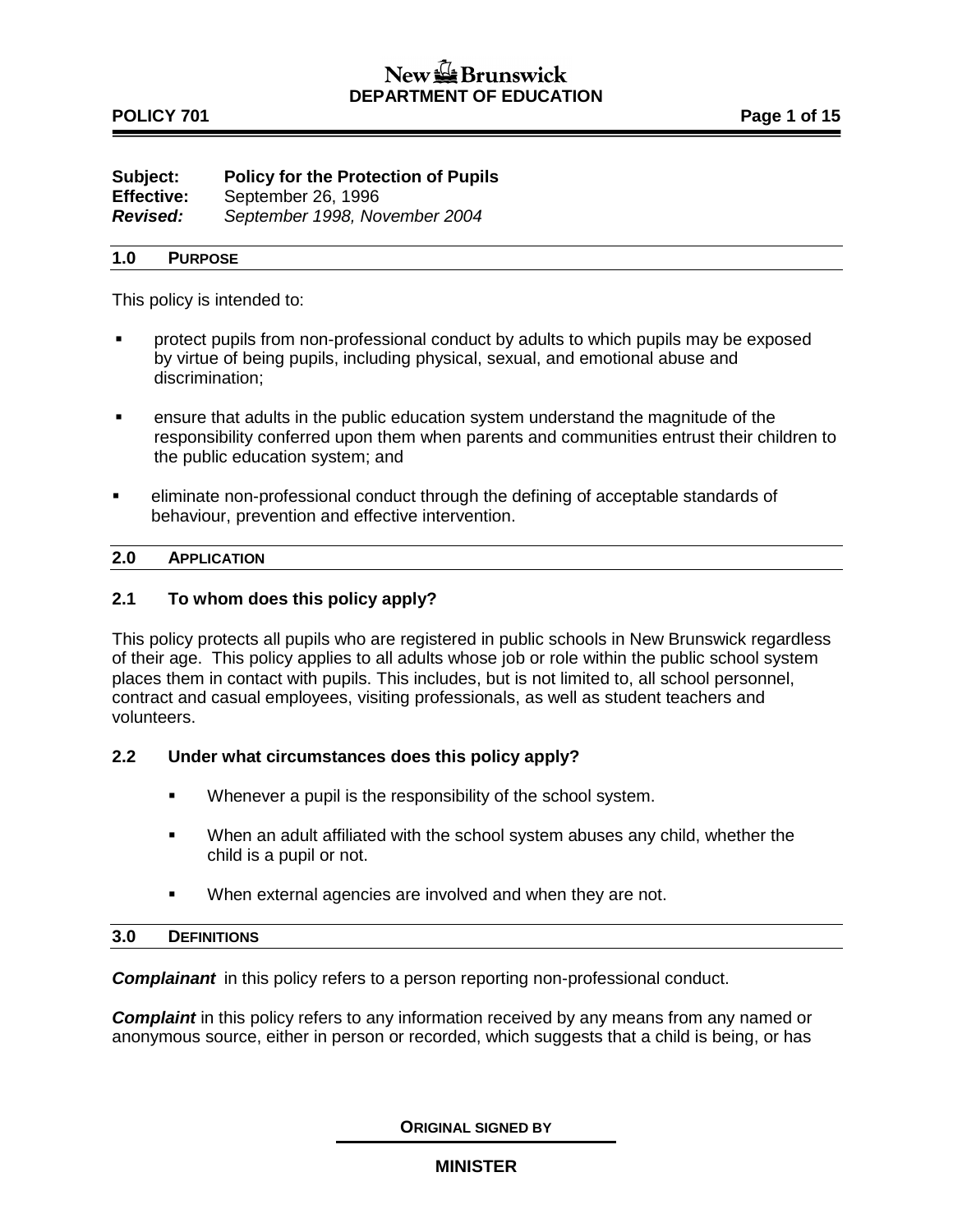# New La Brunswick **DEPARTMENT OF EDUCATION**

been, subjected to non-professional conduct by an adult in the school system. Concerns about inappropriate behaviour management are not treated as complaints under this policy.

**Conduct categories** This policy deals with behaviours that harm students and impede learning. These behaviours are grouped into two categories: abuse and misconduct, and are treated as non-professional conduct under the *[Education Act](http://laws.gnb.ca/en/ShowPdf/cs/E-1.12.pdf)*. Other unacceptable, but less serious behaviours are addressed in the guidelines section of this policy and are referred to under the heading of inappropriate behaviour management.

**Category I: Abuse** refers to behaviour of adults in the school system which has one or more of the following components:

- **EXED** is counter to the position of trust conferred upon adults in the school system;
- **Example 31** is a breach of section 31(1) of the **[Family Services Act](http://laws.gnb.ca/fr/ShowPdf/cs/F-2.2.pdf)**;
- **Example 2** is a *[Criminal Code](http://laws-lois.justice.gc.ca/eng/acts/C-46/)* offence involving children; or
- is a form of discrimination under the *[New Brunswick Human Rights Act](http://laws.gnb.ca/en/ShowPdf/cs/2011-c.171.pdf)* or the *[Canadian Charter of Rights and Freedoms](http://laws-lois.justice.gc.ca/eng/const/page-15.html)* that is likely to have an injurious effect on students.

#### **Examples of Abuse**

- discriminatory behaviour based on race, colour, religion, national or ethnic origin, ancestry, place of origin, age, disability, marital status, sexual orientation, sex, culture, language group, or grade level;
- behaviour of a sexual nature with pupils such as: making or accepting sexual advances or invitations, asking for a date, touching inappropriately or having a sexual relationship; and
- behaviour which is considered physical, sexual or emotional abuse or neglect of a child whether or not the child is a pupil in the public school system.

**Category II: Misconduct** is negative conduct towards pupils that would be judged inappropriate by professionals in the New Brunswick public education system. It is less severe than abuse but has damaging effects on the physical, mental, social or emotional well-being of pupils. These effects may or may not be intended.

#### **Examples of Misconduct**

- **EXED** attempting to pursue, isolate or see pupils individually without valid reason;
- **EXED** behaviour which may not necessarily be directed at anyone in particular but creates a hostile or offensive atmosphere;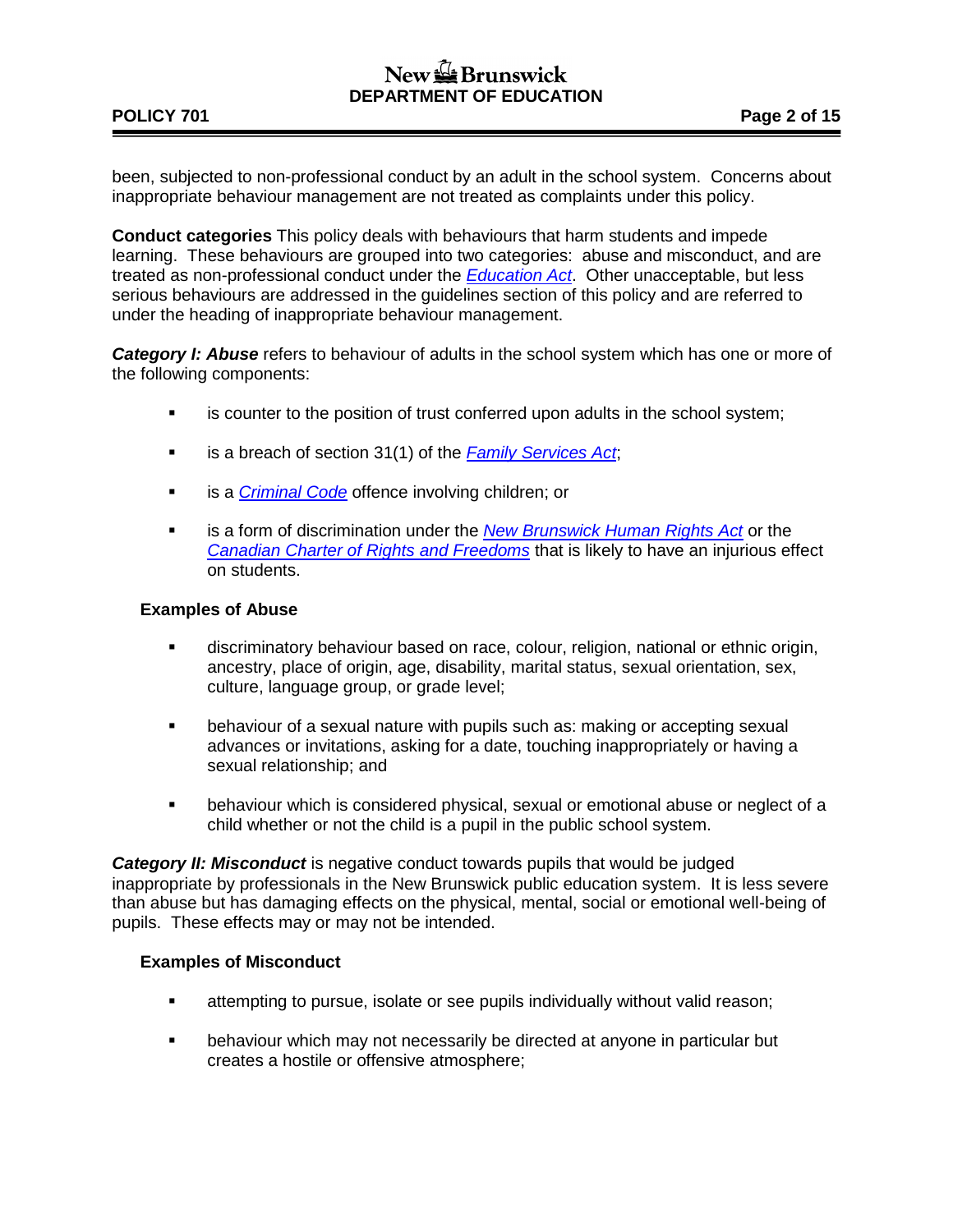- behaviour which would objectively be considered offensive or insulting, exceeding reasonable limits of discipline and has remained unremedied after normal intervention by supervisors. This includes:
	- comments, conduct or displays which demean, belittle, or cause unfair disadvantage;
	- staring, perceivable to an observer, at genitals, breasts or buttocks; and
	- making sexual gestures or inappropriate comments or jokes.

## **Examples of Appropriate Behaviour**

- normal work or achievement evaluations and disciplinary measures taken for valid reasons which are consistent with the *[Education Act](http://laws.gnb.ca/en/ShowPdf/cs/E-1.12.pdf)*;
- **•** physical force or restraint not exceeding that required for the protection of an orderly learning environment, personal safety, the protection of others, or the protection of school property;
- **EXEDENT** compliments which respect an individual's dignity;
- patting the back, holding the hand, or hugging to comfort a pupil as appropriate to the situation and the physical or developmental age of the child; and
- assisting with toileting or personal care to the extent that a pupil is not able to perform these tasks without assistance.

*False accusation* means a complaint under this policy which the complainant knew to be untrue. This differs from an *unsubstantiated complaint* in that unsubstantiated complaints are made in good faith but insufficient evidence exists to either prove or disprove the veracity of the complaint. Unfounded complaints are those where the evidence demonstrates that the respondent is not guilty of a Policy 701 infraction.

*Non-professional conduct* is defined in section 31.1 of the *[Education Act](http://laws.gnb.ca/en/ShowPdf/cs/E-1.12.pdf)* as: "*conduct having or likely to have an injurious effect on the physical, mental, social or emotional well-being of a pupil, or any other person under the age of 19 years*".

*Respondent* refers to the person or persons against whom allegations are made under this policy.

*School personnel* refers to the superintendent, director of education and other administrative and supervisory personnel; school bus drivers; building maintenance personnel including custodians; secretaries and clerks; teachers; persons other than teachers engaged to assist in the delivery of programs and services to students; and other persons engaged in support areas such as social services, health services, psychology and guidance. For the purposes of this policy, school personnel includes any adult whose job or role within the public school system places him/her in contact with pupils.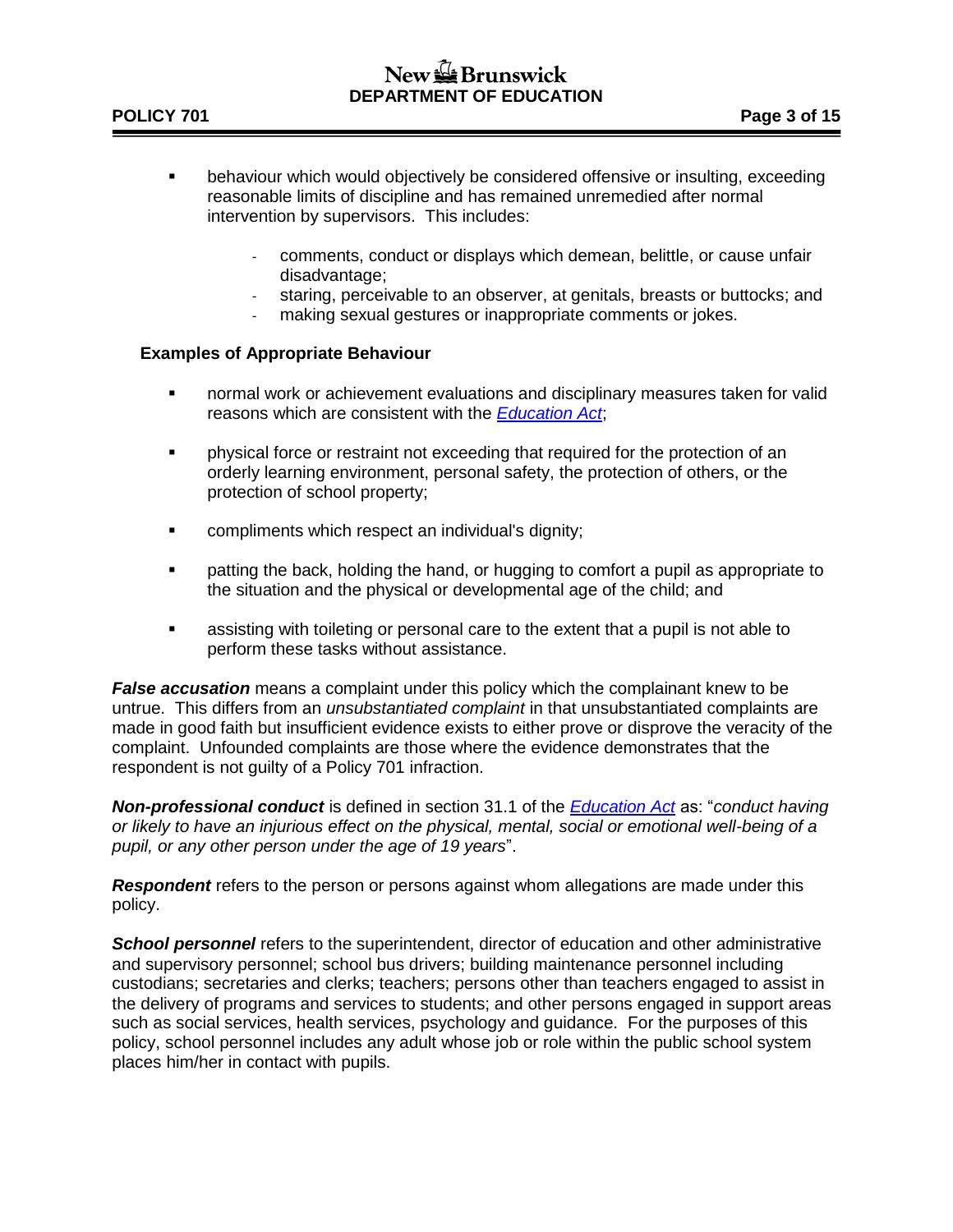# **4.0 GOALS / PRINCIPLES**

- **4.1** The Department of Education is committed to providing learning environments that are safe, orderly, inviting, and conducive to the pursuit of excellence. Adults in the public education system are essential to achieving this through the modeling of appropriate behaviour and through the care that they provide to pupils.
- **4.2** Because of the position of trust held by adults in the public education system, a student cannot give consent, in the full meaning of the word, to being the target of nonprofessional conduct. Failure by a student to report, or attempt to stop non-professional conduct directed at him/her, cannot be taken as justification for non-professional conduct. Moreover, ignorance of acceptable conduct will not be considered an excuse for non-professional conduct.
- **4.3** Education is the most basic prevention. Abusive behaviour must be treated as destructive, seriously affecting individuals and the school system as a whole.

# **5.0 REQUIREMENTS / STANDARDS**

#### **5.1 PREVENTION**

#### **5.1.1 Screening Practices**

- **5.1.1.1** Superintendents shall ensure screening procedures, appropriate to a person's role vis-à-vis students, are carried out for all persons who act on the superintendent's behalf in the school system, including volunteers.
- **5.1.1.2** Any previous incident that would be classified as non-professional conduct must be evaluated in relation to the requirements of the position.
- **5.1.1.3** No person shall be considered for duty in the New Brunswick public school system if:
	- **Pending or past disciplinary actions by previous employers or** supervisors call into question the individual's suitability for being in contact with pupils;
	- **there are previous convictions for violent crimes or crimes against** children; or
	- **there are previous charges related to violent crimes or crimes against** children which did not result in conviction solely as a result of technical reasons stated in the court decision.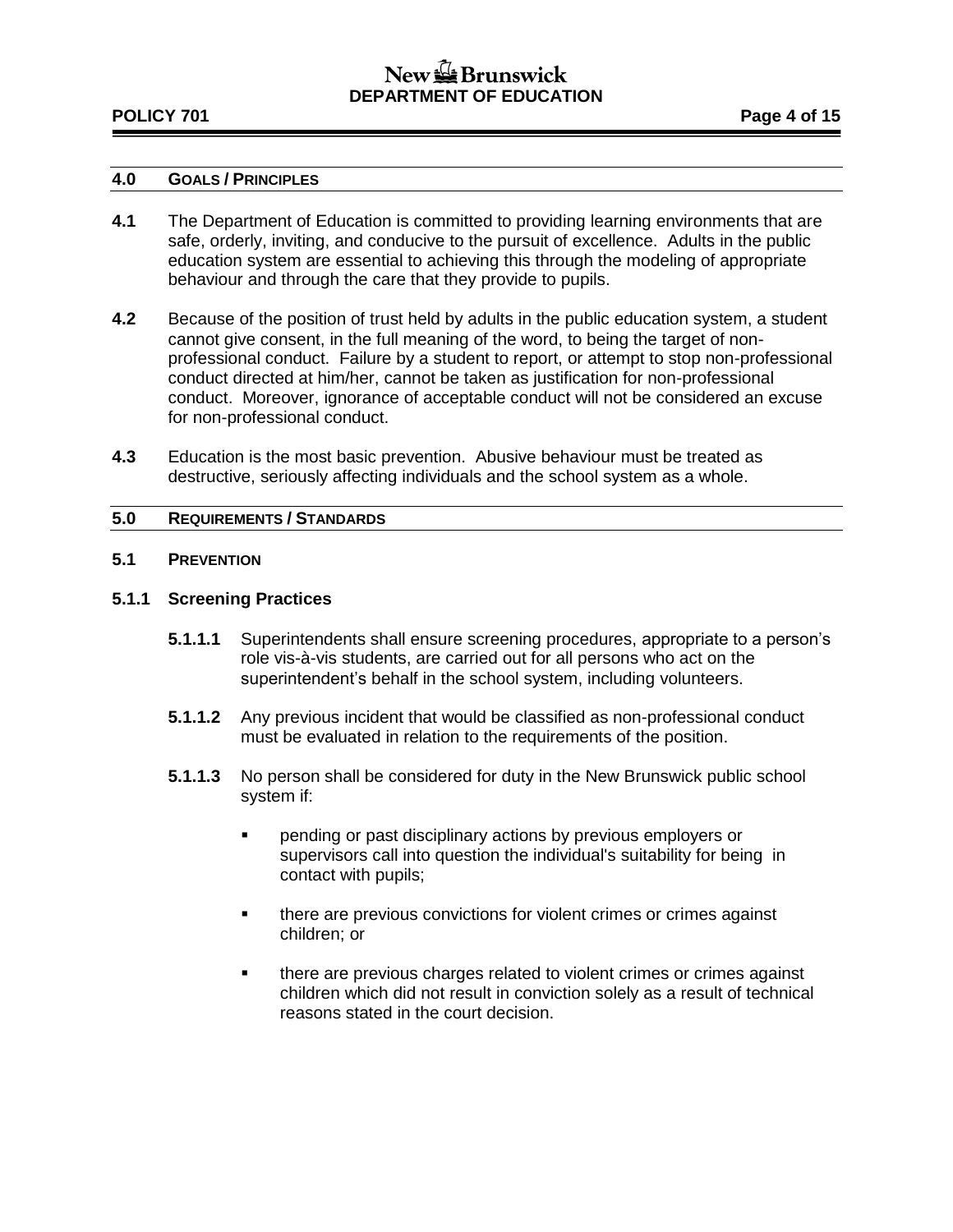## **5.1.2 References**

- A person whose conduct has resulted in disciplinary action under this policy, to the extent of suspension or stronger measures, who requests a letter of reference, must be informed that the disciplinary action will be indicated in the letter of reference. The same applies to ongoing investigations that, on the balance of probabilities will result in suspension or stronger action.
- Knowingly issuing a reference that is incomplete or dishonest is a violation of this policy.

#### **5.2 RESPONSIBILITIES**

Disagreements over student evaluations, student awards, student placement decisions and normal disciplinary action, including exclusion from co-curricular and extracurricular activities for cause, do not fall within the scope of this policy and must be addressed with school and district personnel.

#### **5.2.1 The superintendent shall ensure that:**

 adults whose job or role within the public school system place them in contact with pupils are familiar with and adhere to Policy 701 and the *[Child Victims of Abuse](http://www2.gnb.ca/content/dam/gnb/Departments/sd-ds/pdf/Protection/Child/ChildAbuseProtocols05-e.pdf)  [and Neglect Protocols.](http://www2.gnb.ca/content/dam/gnb/Departments/sd-ds/pdf/Protection/Child/ChildAbuseProtocols05-e.pdf)*

## **5.2.2 The school principal shall ensure that:**

- staff, students and all persons acting within or for the school are informed about the ethical obligation to report non-professional conduct, as well as the legal obligation to report under section 31.1 of the *[Education Act](http://laws.gnb.ca/en/ShowPdf/cs/E-1.12.pdf)* and subsection 30(1) of the *[Family Services Act](http://laws.gnb.ca/fr/ShowPdf/cs/F-2.2.pdf)* as described in the *[Child Victims of Abuse and Neglect](http://www2.gnb.ca/content/dam/gnb/Departments/sd-ds/pdf/Protection/Child/ChildAbuseProtocols05-e.pdf)  [Protocols](http://www2.gnb.ca/content/dam/gnb/Departments/sd-ds/pdf/Protection/Child/ChildAbuseProtocols05-e.pdf)*;
- staff, pupils, parents and all persons acting within or for the school are informed about the gravity of making false accusations and the ethical obligation to report cases of false accusation;
- all persons involved in a case are informed of the need to keep the information pertaining to the case confidential; and
- all complaints of abuse and misconduct received at the school level are recorded on a *Policy 701 Complaint Summary Form* (included in [Appendix A\)](http://www2.gnb.ca/content/dam/gnb/Departments/ed/pdf/K12/policies-politiques/e/701AA.pdf) and forwarded to the superintendent.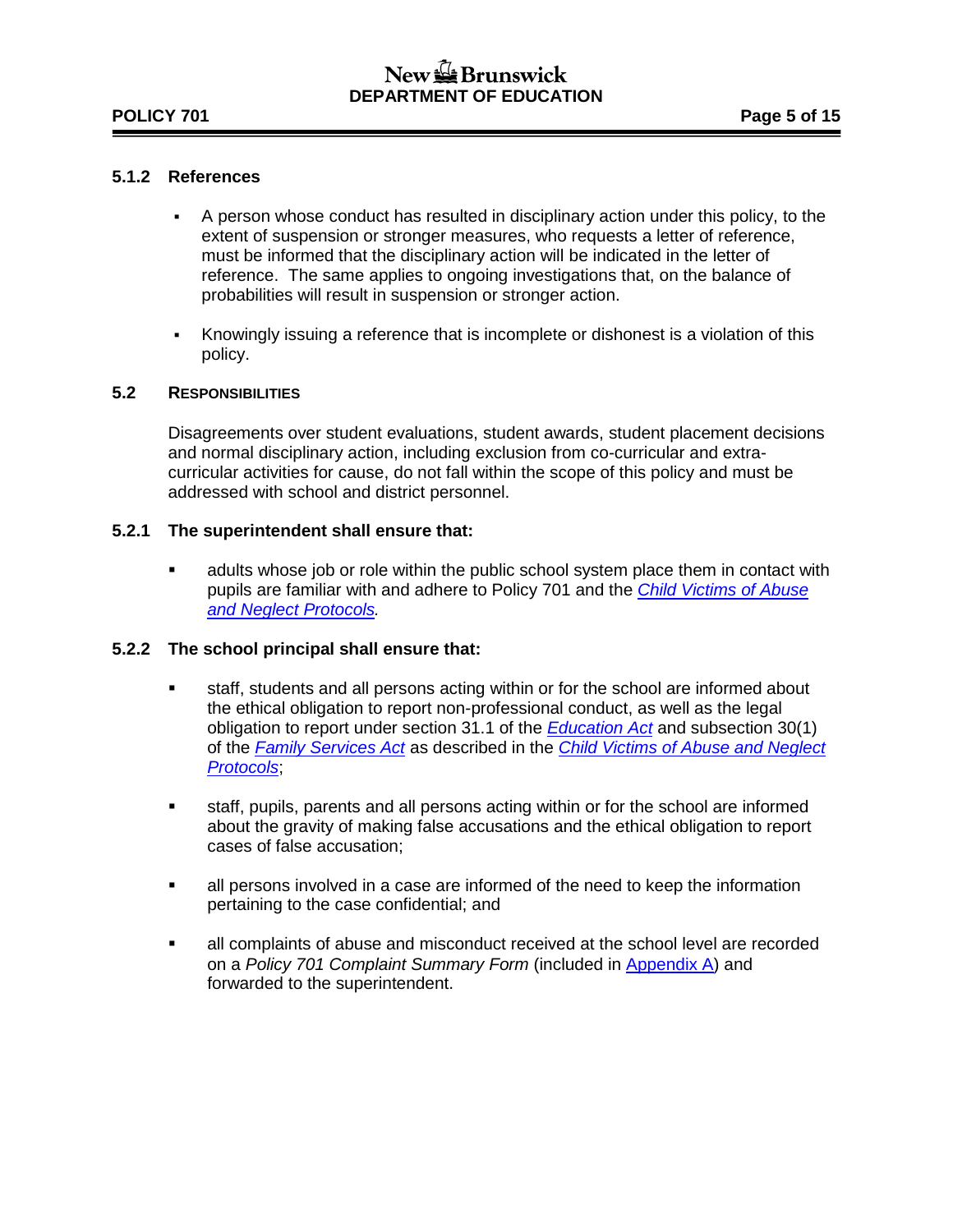### **5.3 THE COMPLAINT INVESTIGATION PROCESS: CATEGORIES I & II - COMPLAINTS CONCERNING ABUSE AND MISCONDUCT RECEIVED AT THE SCHOOL LEVEL**

## **5.3.1 Step 1: Receiving a Complaint**

A complaint may be made by any person.

The principal or designate, the superintendent or designate and Director of Human Resources of the Department of Education or designate shall ensure that each complaint received at their respective level in the public education system is pursued in accordance with this policy and a *Policy 701 Complaint Summary Form* [\(Appendix A\)](http://www2.gnb.ca/content/dam/gnb/Departments/ed/pdf/K12/policies-politiques/e/701AA.pdf) is duly completed. The *Policy 701 Complaint Summary Form* [\(Appendix A\)](http://www2.gnb.ca/content/dam/gnb/Departments/ed/pdf/K12/policies-politiques/e/701AA.pdf) should be signed by the complainant whenever possible.

When the principal is named as respondent, complaints shall be directed to the superintendent.

Complaints received anonymously shall be acted upon to the extent possible given the amount of information provided. This is consistent with the application of subsection 30(1) of the *[Family Services Act](http://laws.gnb.ca/fr/ShowPdf/cs/F-2.2.pdf)*.

If a situation is reportable under section 30(1) of the *[Family Services Act](http://laws.gnb.ca/fr/ShowPdf/cs/F-2.2.pdf)*, the first member of the school personnel who is made aware of the complaint shall notify Child Protection Services personally or verify with Child Protecion Services that a report was received. The police shall be notified whenever school personnel believe criminal activity may be involved.

In addition, under section 31.1 of the *[Education Act](http://laws.gnb.ca/en/ShowPdf/cs/E-1.12.pdf)*, all school personnel who have reasonable grounds to believe that any member of the school personnel has engaged in non-professional conduct shall report to the superintendent.

## **5.3.2 Step 2: Initial Assessment of a Complaint**

The principal shall refer all complaints made under this policy concerning nonprofessional conduct to the superintendent's office. The superintendent will make an initial assessment of the complaint and will re-direct those which fall outside of the scope of this policy to the principal for resolution.

## **5.3.3 Step 3: Superintendent's Decision to Pursue an Investigation**

The superintendent shall:

- determine the type and seriousness of the complaint and determine whether an investigation is necessary;
- **Example 3** assign an investigator/investigation team as quickly as possible, when required;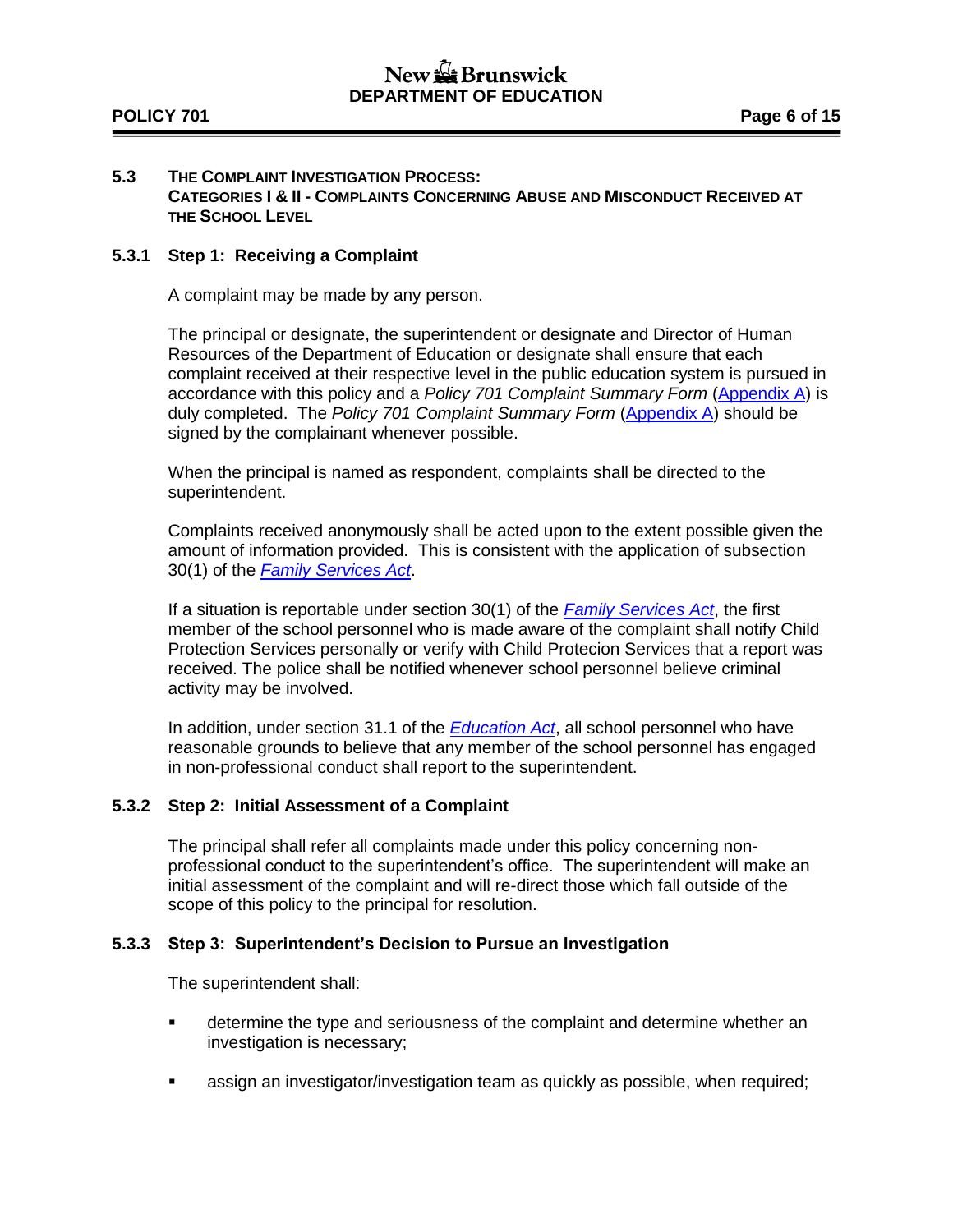- verify that complaints under section 30 of the *[Family Services Act](http://laws.gnb.ca/fr/ShowPdf/cs/F-2.2.pdf)* have been reported to Child Protection Services;
- **•** proceed with appropriate action as required by the situation and which may include invoking the normal disciplinary procedure; and
- immediately advise the Director of Human Resources of the Department of Education in writing when the superintendent has decided to launch an investigation.

# **5.3.4 Step 4: The Respondent's Rights**

The respondent shall be informed of the complaint at a face-to-face meeting in the workplace as soon as possible. He/she shall also be provided with a written statement of allegations at that time or as soon as possible thereafter, unless school personnel are otherwise directed by the police or Child Protection Services. In the latter case, the respondent shall be advised that an investigation has been launched and that further information will be provided by the police or Child Protection Services, as the case may be. The respondent shall be informed **at the latest** when an investigation is launched under this policy.

# The superintendent shall keep the respondent informed of the progress of the investigation.

Prior to the conclusion of the investigation, the respondent shall be afforded an opportunity to respond to the allegations. Every effort will be made to keep the complainant's/pupil's identity confidential. However, in order to adequately address a situation, it may be necessary to release the complainant's/pupil's name to investigators and possibly to the respondent. The complainant's/pupil's identity will not be disclosed when this would foreseeably place the complainant/pupil at risk of harm.

The respondent shall also be informed of his/her right to be accompanied, at any point in the investigation process, by a person of the respondent's choosing, or to have union representation where applicable.

Regardless of the involvement of external agencies, the superintendent shall ensure investigations are concluded in a timely manner. Internal investigations should normally be concluded within three months, taking particular circumstances into account. Where external agencies are involved, the investigation team shall conduct a joint investigation with the external agencies and/or make use of information obtained by external agencies, to the extent possible.

## **5.3.5 Step 5: The Investigation Report**

At the conclusion of the investigation, the investigation team shall provide a written report to the superintendent. This report shall describe the investigative procedure used, describe the events in detail, and state whether the complaint was founded,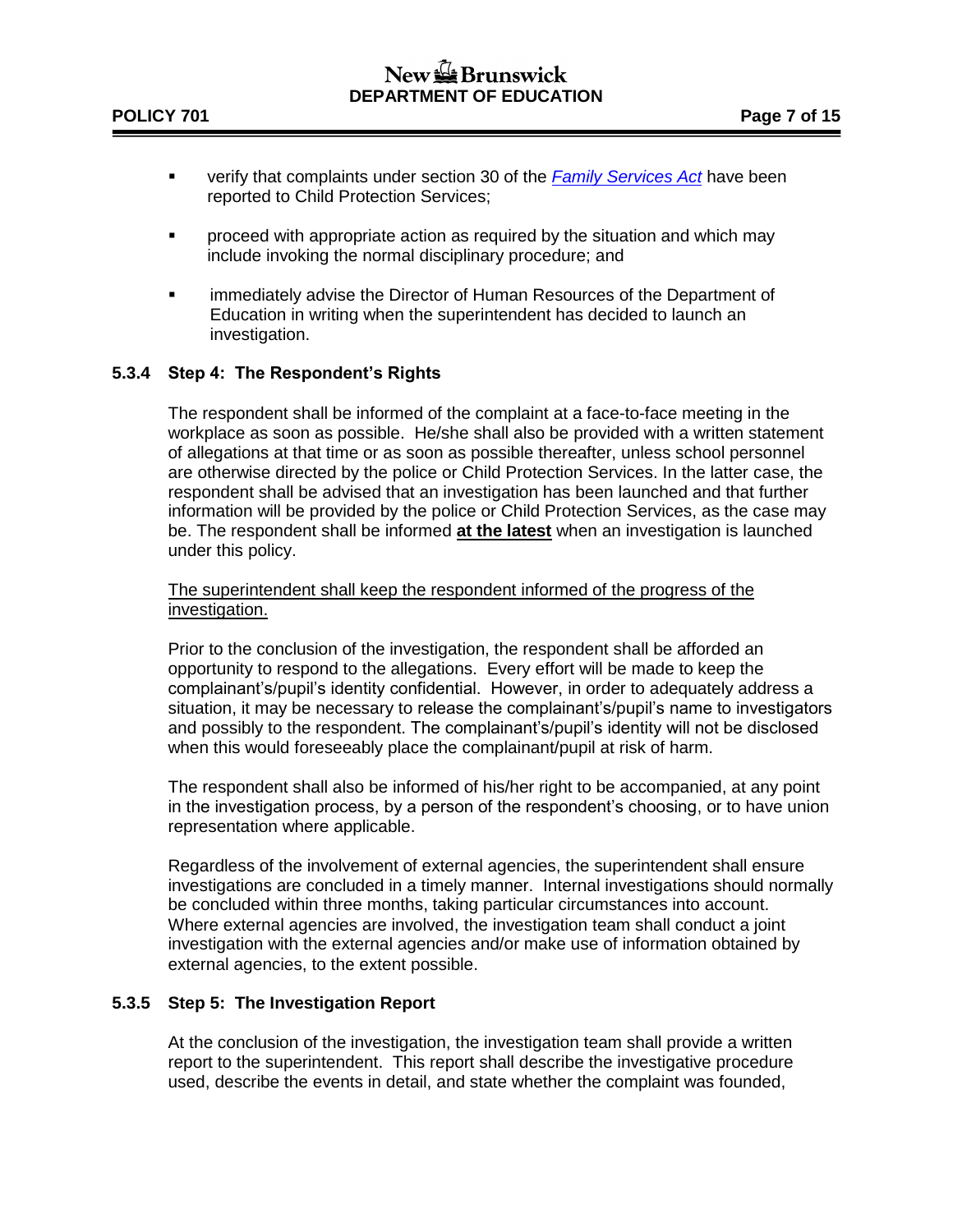unfounded, unsubstantiated or false. This report will include the names of the complainant, if available, and the respondent.

## **5.3.6 Step 6: Meeting with the Respondent**

When disciplinary measures are contemplated, the respondent will be given the opportunity to meet with the superintendent or designate. At the respondent's discretion, he/she may be accompanied by a union representative, if applicable. The respondent will have the opportunity to respond to the findings of the investigation.

# **5.3.7 Step 7: Communicating the Outcome of an Investigation**

The superintendent shall forward the report and his/her recommendations regarding the disposition of the case to the Director of Human Resources of the Department of Education. In cases where there is to be a resignation or any disciplinary action related to non-professional conduct, this action is subject to approval by the Minister.

The pupil alleged to have been subject to non-professional conduct, his/her parents (if appropriate) and the complainant, where applicable, shall be informed in writing of the following:

- whether the complaint was determined to be founded, unfounded, unsubstantiated or false;
- **EXECT** any action to be taken that pertains to the student, for example, any accommodation that is to be introduced for the benefit of the student; and
- **the ethical obligation to keep confidential the information shared.**

The respondent shall be notified in writing of the disposition of the complaint and any disciplinary action that is to be noted in the employee file, where applicable.

The information provided to all parties must respect the confidential nature of such cases and the protection provided by sub-section 31.1(9) of the *[Education Act](http://laws.gnb.ca/en/ShowPdf/cs/E-1.12.pdf)* which prohibits revealing the names of school personnel and professional persons who have reported reasonable belief of non-professional conduct.

## **5.3.8 Step 8: Support for Victims**

The superintendent shall address counselling support during the period of the investigation and after resolution of the situation for the complainant, other pupils who may have been traumatized and/or the respondent in the case of false allegation.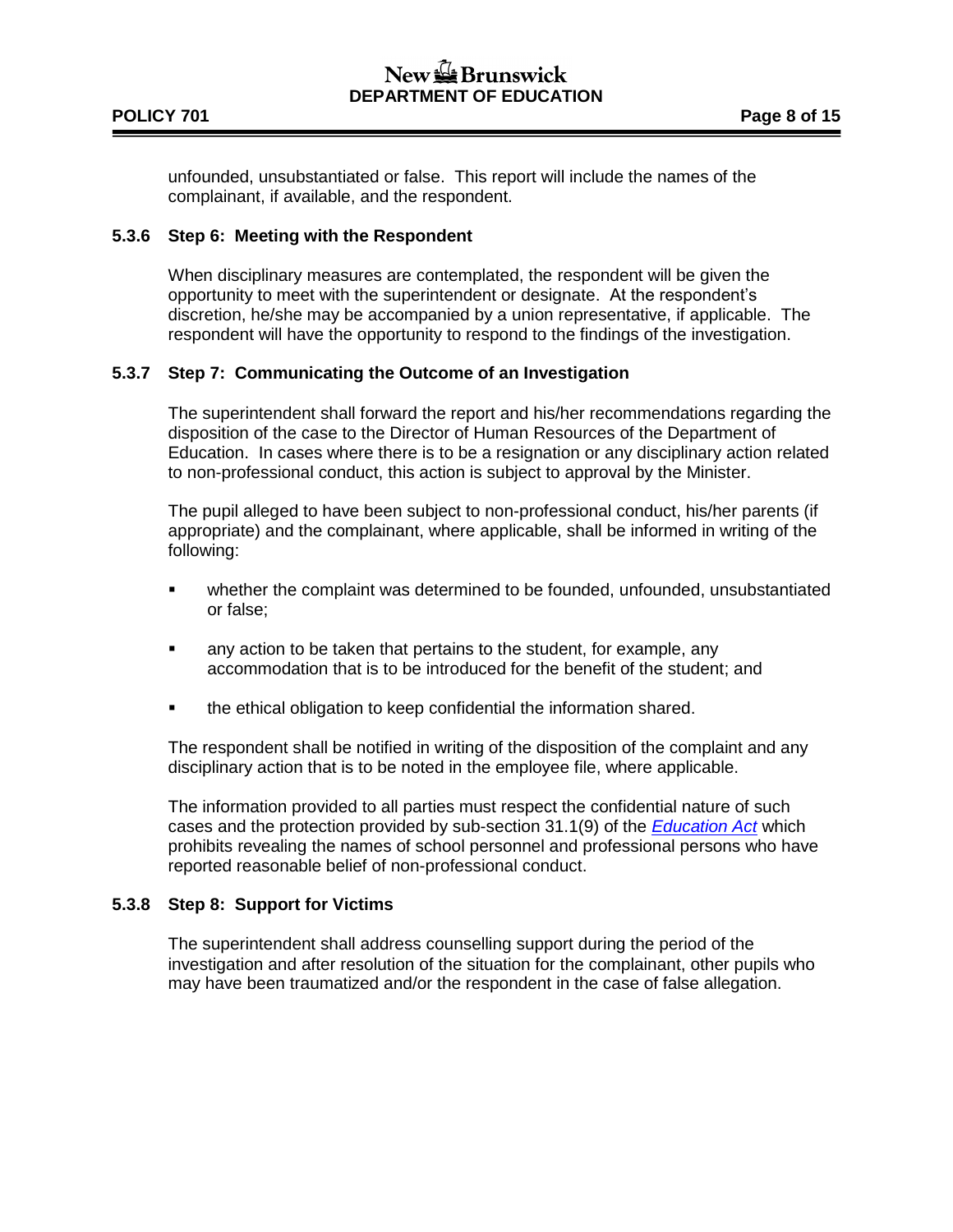# New Se Brunswick **DEPARTMENT OF EDUCATION**

#### **5.4 SPECIAL CIRCUMSTANCES**

#### **5.4.1 Complaint received at the School District Office**

The school district office shall be the point of contact in dealing with complaints against school personnel who are supervised by district office staff and complaints against school principals. Section 5.3 will be followed as appropriate.

#### **5.4.2 Complaint received at the Department of Education**

Complaints received at the Department of Education, shall be referred to the Human Resources Branch which shall ensure the superintendent is notified. Section 5.3 will be followed by the superintendent, as appropriate.

#### **5.4.3 Respondent no longer active in the school system or dated complaints**

This section refers to situations where the ability to investigate is limited due to a significant lapse of time or the inability to obtain information from the respondent. In such cases, the superintendent shall consult with Child Protection Services when applicable. If it is likely that the incident involved a breach of the *[Criminal Code](http://laws-lois.justice.gc.ca/eng/acts/C-46/)* in effect at the time, the incident should be referred to the police. As with any other case involving non-professional conduct, the superintendent shall report dated complaints to the Director of Human Resources of the Department of Education.

#### **5.4.4 Non-professional conduct external to the school system**

Any member of the school personnel who has reasonable grounds to believe that any adult who is in contact with pupils in the public school system has been charged with any violent crime or crime against a child, or who has otherwise engaged in nonprofessional conduct, shall immediately inform the superintendent of the school district in which the person is active. The superintendent shall inform the Director of Human Resources of the Department of Education.

## **5.4.5 Non-professional conduct reported by a professional who is not a member of the school personnel**

As per sub-section 31.1(5) of the *[Education Act](http://laws.gnb.ca/en/ShowPdf/cs/E-1.12.pdf)*, any professional who is not a member of the school personnel shall immediately report to the Minister of Education, the name of any member of the school personnel who he or she has reasonable grounds to believe has engaged in non-professional conduct. Such reports are to be made to the Director of Human Resources of the Department of Education.

#### **5.5 RECORD-KEEPING**

## **5.5.1 At the School:**

Documentation pertaining to any complaint under Policy 701 will be accessible to the principal and his/her designate only. Any other release of information will be done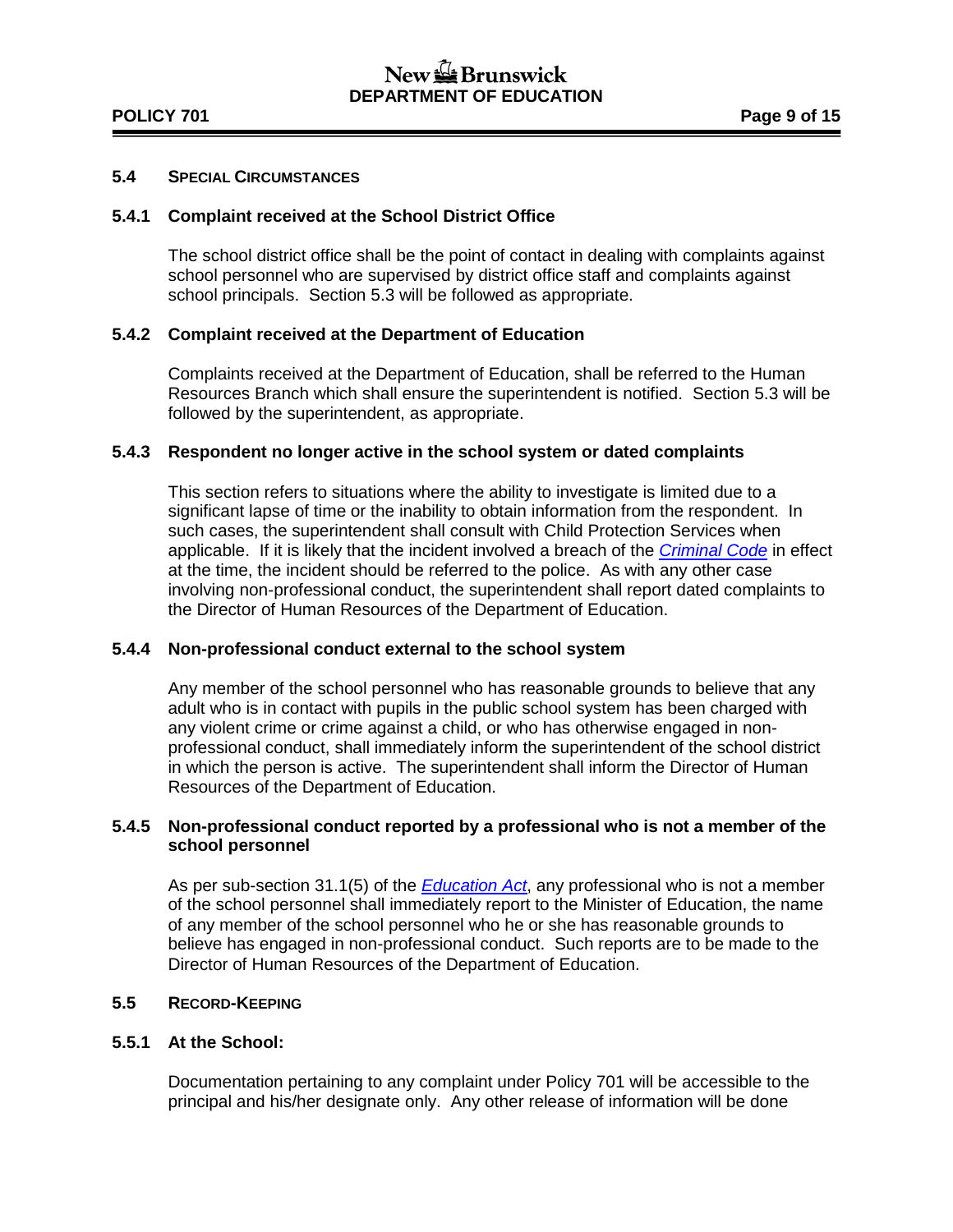through the superintendent's office. The original *Policy 701 Complaint Summary Form* [\(Appendix A\)](http://www2.gnb.ca/content/dam/gnb/Departments/ed/pdf/K12/policies-politiques/e/701AA.pdf) completed at the school, shall be maintained in a confidential file at the school until notification of the final outcome of the complaint is received from the superintendent's office. At that time, all documentation pertaining to the complaint shall be forwarded to the superintendent's office and none maintained at the school.

# **5.5.2 At the School District Office:**

A copy of every *Policy 701 Complaint Summary* [\(Appendix A\)](http://www2.gnb.ca/content/dam/gnb/Departments/ed/pdf/K12/policies-politiques/e/701AA.pdf), investigation report and all other supporting documentation shall be maintained in a confidential file by the Human Resource section at the school district office. Access to these files shall be limited to the superintendent and his/her designate(s).

Disciplinary actions shall be maintained in the employee file as per subsection 31.1(13) of the *[Education Act](http://laws.gnb.ca/en/ShowPdf/cs/E-1.12.pdf)*.

# **5.5.3 At the Human Resources Office of the Department of Education:**

A copy of every *Policy 701 Complaint Summary* [\(Appendix A\)](http://www2.gnb.ca/content/dam/gnb/Departments/ed/pdf/K12/policies-politiques/e/701AA.pdf), investigation report and all other supporting documentation pertaining to non-professional conduct forwarded to the Director of Human Resources shall be maintained in a confidential file regardless of the outcome of the investigation. This includes records of complaints against persons who are not members of the school personnel and complaints determined to be false allegations. Access to this file is restricted to the Director of Human Resources and his/her designate(s).

# **5.6 DISCIPLINARY ACTION**

Judgments concerning the acceptability or classification of a behaviour shall not rest with any one individual but shall be weighed in the light of accepted professional standards.

Disciplinary action will reflect the seriousness of the non-professional conduct and shall take any relevant previous discipline into account. In all instances where an employee has a sexual relationship with a pupil, or sexually abuses a pupil, this shall be cause for dismissal of the employee.

## **5.6.1 False Accusations**

The superintendent shall take action in every case of proven false accusation.

A complaint under this policy that involves falsehood or malicious intent or is otherwise made in bad faith, as determined by the investigation, shall be subject to appropriate disciplinary action up to and including suspension in the case of pupils, dismissal of employees or banning from school premises and possible legal action in the case of parents and volunteers. Disciplinary action taken by the school system does not preclude the respondent from pursuing civil action.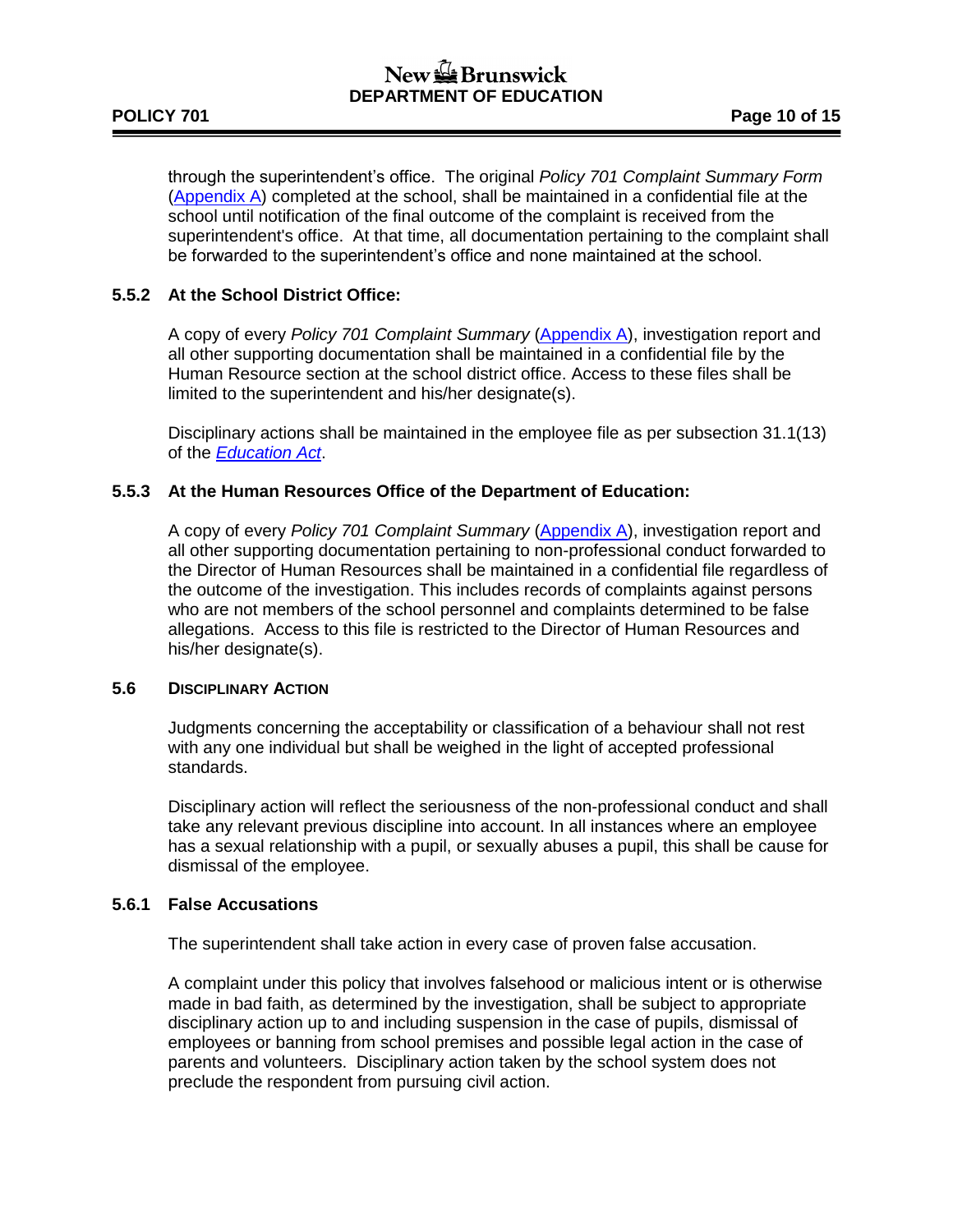# New Se Brunswick **DEPARTMENT OF EDUCATION**

# **6.0 GUIDELINES / RECOMMENDATIONS**

### **NOTE: This section provides guidance for addressing conduct which is undesirable but is not reportable as an infraction under Policy 701.**

#### **6.1 GUIDELINES FOR ADDRESSING INAPPROPRIATE BEHAVIOUR MANAGEMENT**

*Inappropriate Behaviour Management* refers to an approach to dealing with pupils that is counterproductive to learning and/or maintaining a positive learning environment in the school, as defined in Policy 703 – *[Positive Learning Environment](http://www2.gnb.ca/content/dam/gnb/Departments/ed/pdf/K12/policies-politiques/e/703A.pdf)*. It reflects poor judgment or limited behaviour management skills. It is not abuse or misconduct as defined by this policy. It must be treated by supervisors as any personnel issue which requires supervision.

#### **Examples of Inappropriate Behaviour Management**

- personal attacks on pupils' characters rather than dealing with their behaviour;
- **•** continuous use of sarcasm;
- undue, non-constructive criticism in dealing with pupils; and
- habitual uncontrolled temper.

#### **6.1.1 Responsibilities of the Superintendent**

The supervisor of the person against whom such a complaint is lodged is accountable for ensuring it is appropriately identified, monitored, resolved and documented. Reporting criteria will be determined by superintendents. In addition, it is the supervisor's role to be aware of potential areas of weakness and act proactively, ensuring inappropriate behaviour management is addressed. Additional training and monitoring may be required to assist the employee in improving interpersonal or management skills.

# **6.1.2 Responsibilities of the Principal**

Once the principal has determined that an action falls into the realm of inappropriate behaviour management, the principal will:

- **Example 2** inquire as to whether the complaint was directed to the person(s) involved and encourage this to be done;
- attempt to establish communication among parents, staff and pupils involved to resolve the issue at the school level if possible; and
- to guide, monitor (and inform the superintendent if necessary) when inappropriate behaviour management is identified.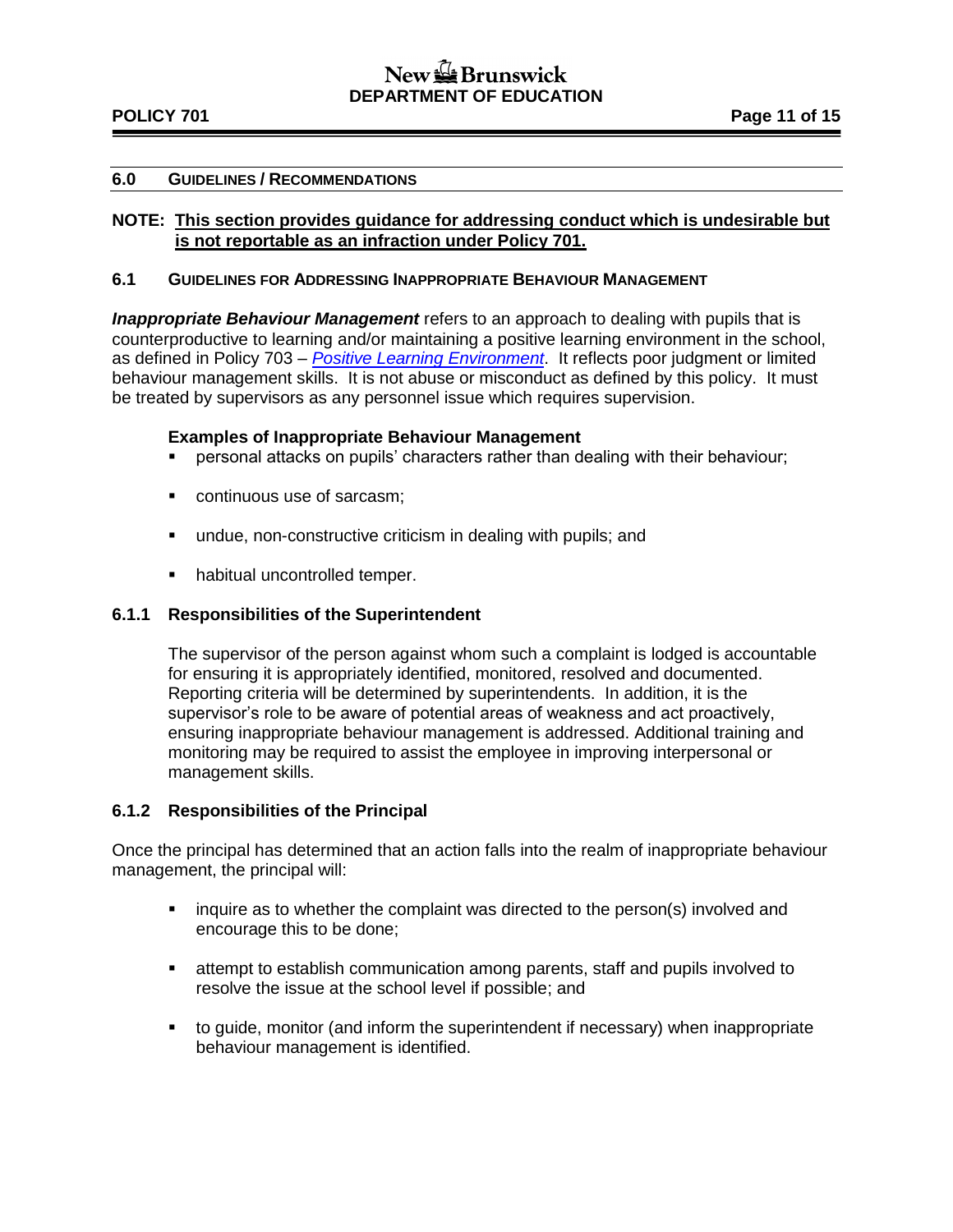## **6.1.3 Reporting Procedures**

**Step 1:** Complaints involving inappropriate behaviour management must be dealt with initially at the school level. Persons having a complaint which does not involve abuse or misconduct are encouraged to communicate their concerns directly to those involved. If the outcome is unsatisfactory, the complaint should be directed to the principal or vice-principal.

**Step 2:** Situations that are not satisfactorily resolved at the school level may be forwarded to the superintendent by the complainant or school administrators. However, prior to intervening in such situations, district staff shall request that complaints are brought to the attention of the school administration. Likewise, Department of Education staff receiving such complaints shall verify that school and district staff have been involved in the complaint process.

Documentation of complaints of inappropriate behaviour management should follow normal human resources practices.

#### **7.0 DISTRICT EDUCATION COUNCIL POLICY-MAKING**

District Education Councils may establish policy, within the parameters of this policy and the *[Education Act](http://laws.gnb.ca/en/ShowPdf/cs/E-1.12.pdf)*.

#### **8.0 LEGAL AUTHORITY**

#### *[Education Act](http://laws.gnb.ca/en/ShowPdf/cs/E-1.12.pdf)*

6(a) The Minister shall establish educational goals and standards and service goals and standards

Mandatory reporting of non-professional conduct

31.1(1)In this section

"administrative proceedings" includes hearings before an adjudicator under the *[Public Service](http://laws.gnb.ca/fr/ShowPdf/cs/P-25.pdf)  [Labour Relations Act](http://laws.gnb.ca/fr/ShowPdf/cs/P-25.pdf)* and hearings before the Appeal Board;

"professional person" means a professional person as defined in subsection 30(10) of the *[Family Services Act](http://laws.gnb.ca/fr/ShowPdf/cs/F-2.2.pdf)*.

31.1(3) A superintendent shall report to the Minister the name of any teacher or other member of the school personnel who

- (a) has been convicted of an indictable offence under the *[Criminal Code](http://laws-lois.justice.gc.ca/eng/acts/C-46/)* (Canada),
- (b) in the case of a teacher, the superintendent has reasonable grounds to believe has committed an act which may be grounds for the suspension or revocation of the teacher's certificate, or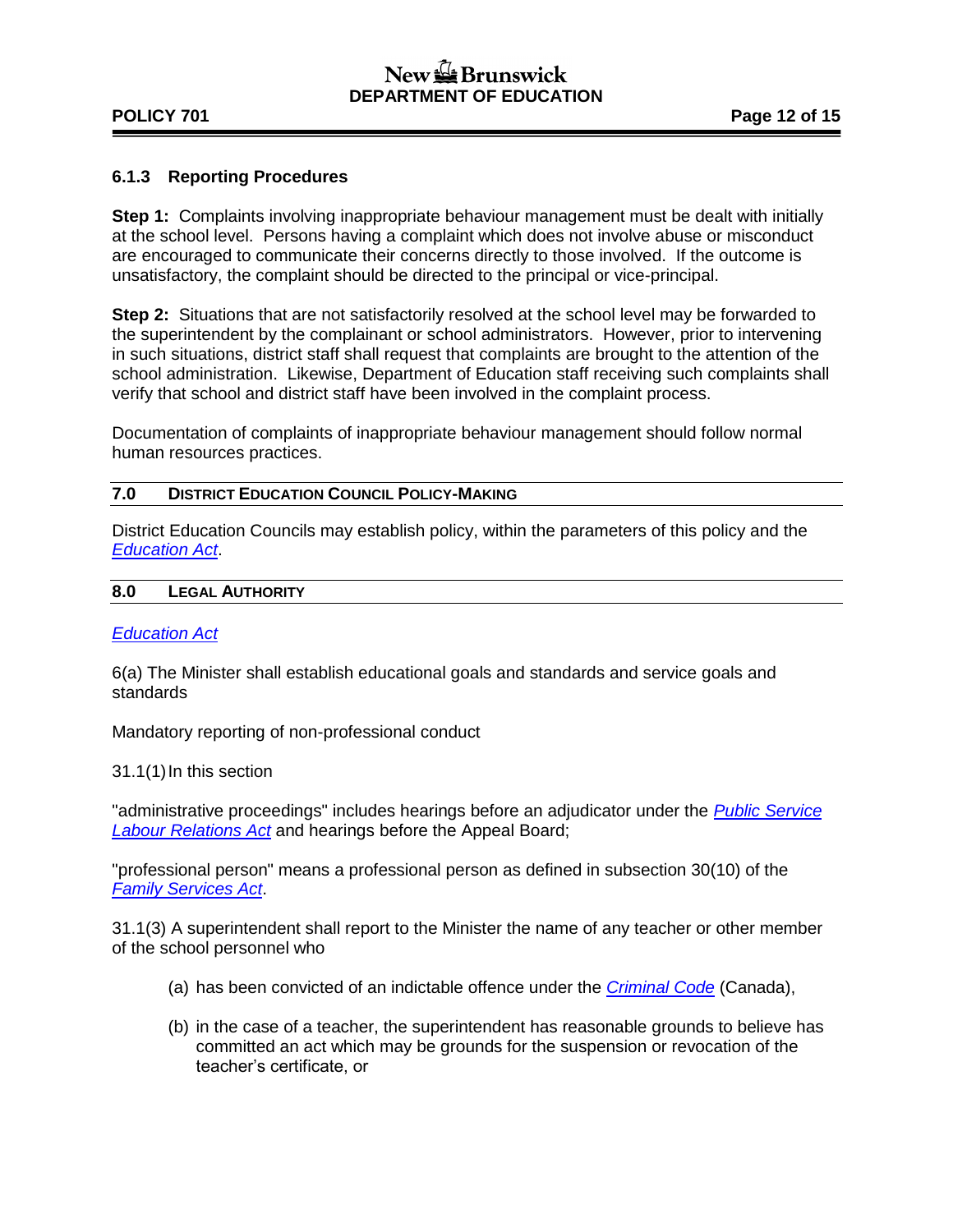(c) is investigated, is disciplined or resigns because of non-professional conduct or alleged non-professional conduct.

31.1(4) A member of the school personnel shall immediately report to the superintendent concerned the name of any member of the school personnel who he or she has reasonable grounds to believe has engaged in non-professional conduct.

31.1(5) A professional person who is not a member of the school personnel shall immediately report to the Minister the name of any member of the school personnel who he or she has reasonable grounds to believe has engaged in non-professional conduct.

31.1(6) This section applies notwithstanding that the person has acquired the information through the discharge of his or her duties or within a confidential relationship.

31.1(7) A person who fails to comply with subsection (3), (4) or (5) commits an offence punishable under Part II of the *[Provincial Offences Procedure Act](http://laws.gnb.ca/fr/ShowPdf/cs/P-22.1.pdf)* as a category F offence.

31.1(8) No action lies for damages or otherwise against a person in relation to anything done or purported to be done in good faith, or in relation to anything omitted to be done in good faith, in the execution or intended execution of the duty to report under this section.

31.1(9) Except in the course of judicial or administrative proceedings, no person shall reveal the identity of a person who has given information under this section without that person's written consent.

31.1(10) A person who violates subsection (9) commits an offence punishable under Part II of the *[Provincial Offences Procedure Act](http://laws.gnb.ca/fr/ShowPdf/cs/P-22.1.pdf)* as a category H offence.

31.1(11) Any agreement respecting a resignation of a member of the school personnel in relation to non-professional conduct or any disciplinary action to be taken against a member of the school personnel in relation to non-professional conduct is subject to the prior approval of the Minister.

31.1(12) The Minister may take such action as the Minister considers appropriate if, in the opinion of the Minister, a matter reported to the Minister under this section

- (a) has been inadequately investigated, or
- (b) may result in an inappropriate agreement respecting a resignation of a member of the school personnel or in inappropriate disciplinary action against a member of the school personnel.

31.1(13) Notwithstanding any provision in any collective agreement under the *[Public Service](http://laws.gnb.ca/fr/ShowPdf/cs/P-25.pdf)  [Labour Relations Act](http://laws.gnb.ca/fr/ShowPdf/cs/P-25.pdf)*, any information maintained in the file of a member of the school personnel with respect to a resignation or a disciplinary action taken in relation to nonprofessional conduct shall not be removed.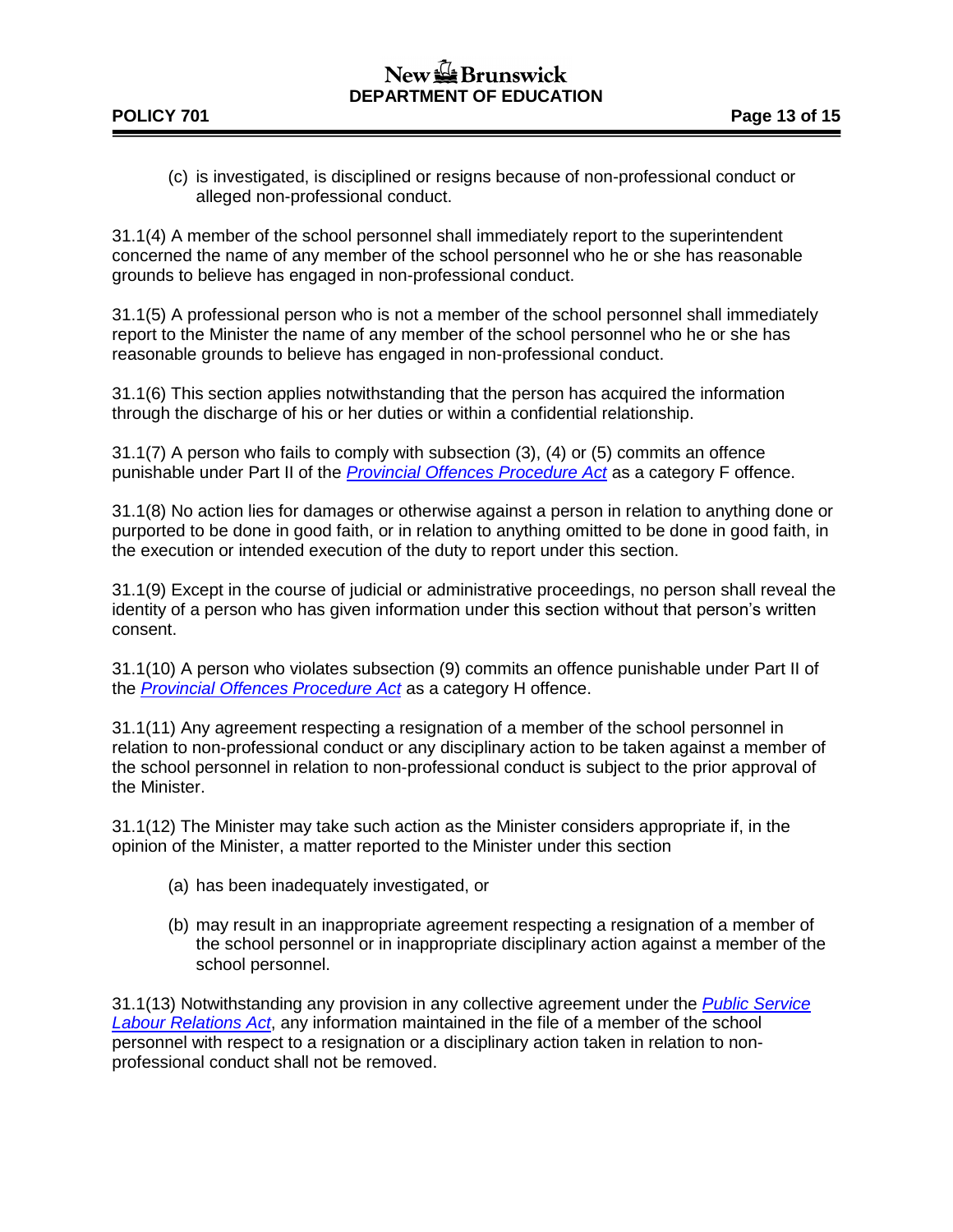# New Se Brunswick **DEPARTMENT OF EDUCATION**

# *[Family Services Act](http://laws.gnb.ca/fr/ShowPdf/cs/F-2.2.pdf)*

30(1) Any person who has information causing him/her to suspect that a child has been abandoned, deserted, physically or emotionally neglected, physically or sexually illtreated or otherwise abused shall inform the Minister (of Family and Community Services; read Child Protection Services) of the situation without delay.

30(3) A professional person who acquires information in the discharge of the professional person's responsibilities that reasonably ought to cause the professional person to suspect that a child has been abandoned, deserted, physically or emotionally neglected, physically or sexually ill-treated or otherwise abused but who does not inform the Minister of the situation without delay commits an offence.

30(10) For the purposes of this section "professional person" means a physician, nurse, dentist or other health or mental health professional, an administrator of a hospital facility, a school principal, school teacher or other teaching professional, a social work administrator, social worker or other social service professional, a child care worker in any day care center or child caring institution, a police or law enforcement officer, a psychologist, a guidance counsellor, or a recreational services administrator or worker, and includes any other person who by virtue of his employment or occupation has a responsibility to discharge a duty of care towards a child.

31(1) The security or development of a child may be in danger when

- *(a)* the child is without adequate care, supervision or control;
- *(b)* the child is living in unfit or improper circumstances;
- *(c)* the child is in the care of a person who is unable or unwilling to provide adequate care, supervision or control of the child;
- *(d)* the child is in the care of a person whose conduct endangers the life, health or emotional well-being of the child;
- *(e)* the child is physically or sexually abused, physically or emotionally neglected, sexually exploited or in danger of such treatment;
- *(f)* the child is living in a situation where there is domestic violence;
- *(g)* the child is in the care of a person who neglects or refuses to provide or obtain proper medical, surgical or other remedial care or treatment necessary for the health or well-being of the child or refuses to permit such care or treatment to be supplied to the child;
- *(h)* the child is beyond the control of the person caring for him;
- *(i)* the child by his behaviour, condition, environment or association, is likely to injure himself or others;